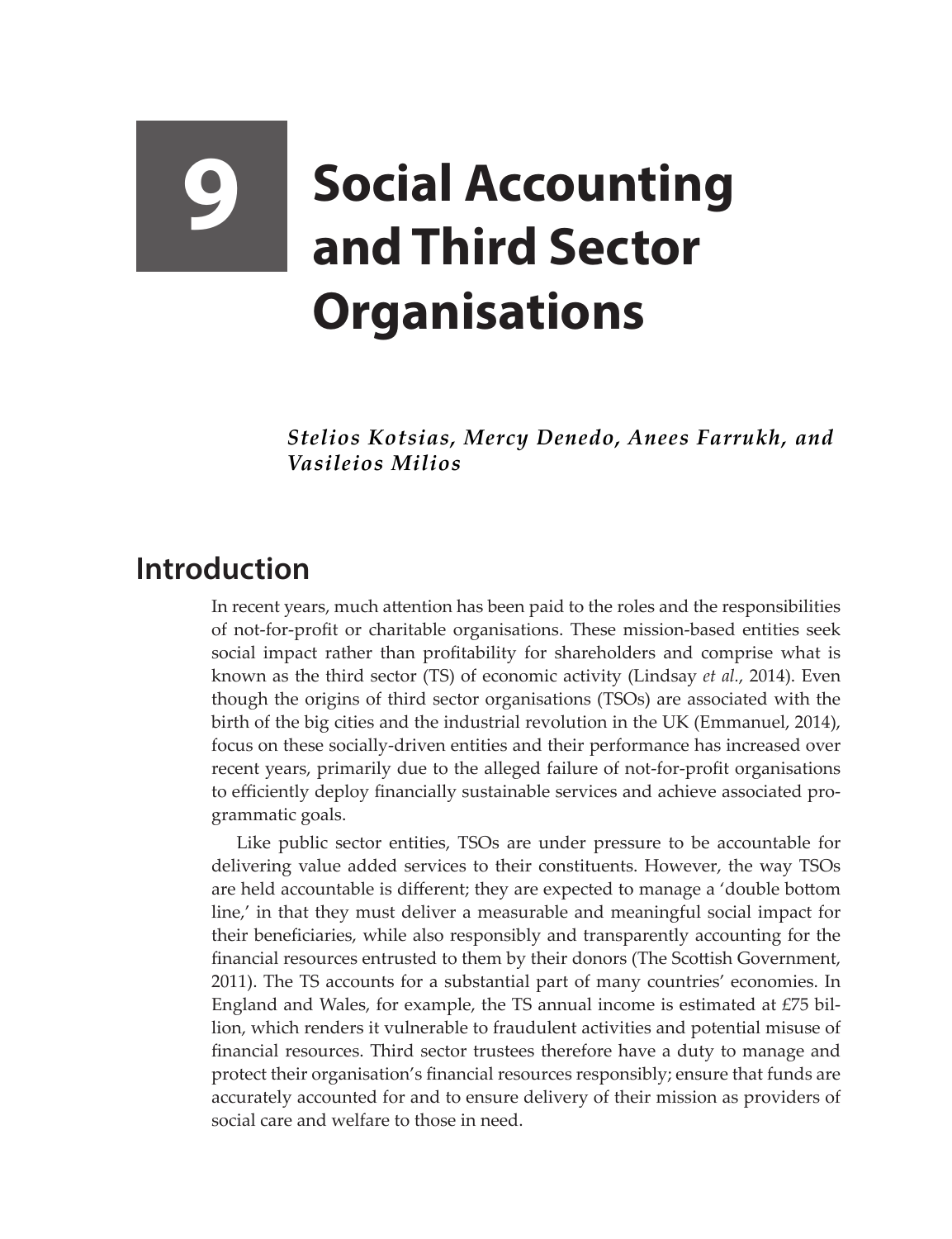This, however, is not always enacted and has attracted considerable media attention and negative perceptions of TS service social accountability. Indeed, following some recent TS scandals, (such as the Kids Company $^1$  which collapsed in 2015 triggering a financial and child abuse investigation, Rotherham Children's Services who were accused of a lack of social care and child abuse, and the Cup Trust tax avoidance<sup>2</sup> scandal), the Charities Commission<sup>3</sup> reported "our trust in the third sector has hit an all-time low". This has led to more robust reporting; governance and accountability structures being demanded within this sector.

After introducing the TS in more detail and discussing its nature and purpose in society, this chapter will define what accountability means in this arena and will investigate TSO accountability through three key lenses: reporting frameworks, the 'not-for-profit starvation cycle' and TSO governance. The reporting framework applied by TSOs focuses on the illustration of a not-for-profit organisation's sources and uses of funds, but it fails to highlight how activities performed by the organisation create measurable and meaningful social impact for program beneficiaries. With regard to the 'not-for-profit starvation cycle', donors expect charities to deliver more with less and tend to penalise those charities with high overhead costs. This often results in the delivery of fewer services and an undermining of the organisation's ability to create meaningful and measurable impact (Bedsworth *et al.*, 2008). The manner in which the organisation is governed has a direct impact on its ability to achieve financial and social objectives. Multiple governance methods exist in this sector, which is plagued by poor management, weak control over decision-making and the need to satisfy the interests and expectations of multiple constituencies (Caers *et al.*, 2006). This culminates in agency problems and accountability failures as well as the loss of organisational legitimacy and the erosion of financial support. (Cordery *et al.*, 2017). Following this the chapter will discuss the three forms of accountability typically found in TSOs: upward, downward and holistic. The chapter ends with important remarks, conclusions and critical takeaways.

## **The nature and purpose of third sector organisations**

Using a broad definition, the United Nations (UN) defines the 'civil society' as the 'third' sector (TS) in terms of economic activity, placing it alongside the first and second sectors, or the public and private sectors respectively. Third Sector Organisations (TSOs) are unique in that they do not aim for profit and profit distribution; rather they are self-governed, driven and measured by their social

<sup>1</sup> https://www.theguardian.com/uk-news/2015/aug/21/kids-company-faces-investigation-overfinancial-collapse

<sup>2</sup> http://www.thirdsector.co.uk/commission-easily-detected-cup-trust-scandal/governance/ article/1184746

<sup>3</sup> http://www.managementtoday.co.uk/why-weve-lost-faith-charities/reputation-matters/ article/1369094#vKxPBKb7HgYRsTyL.99